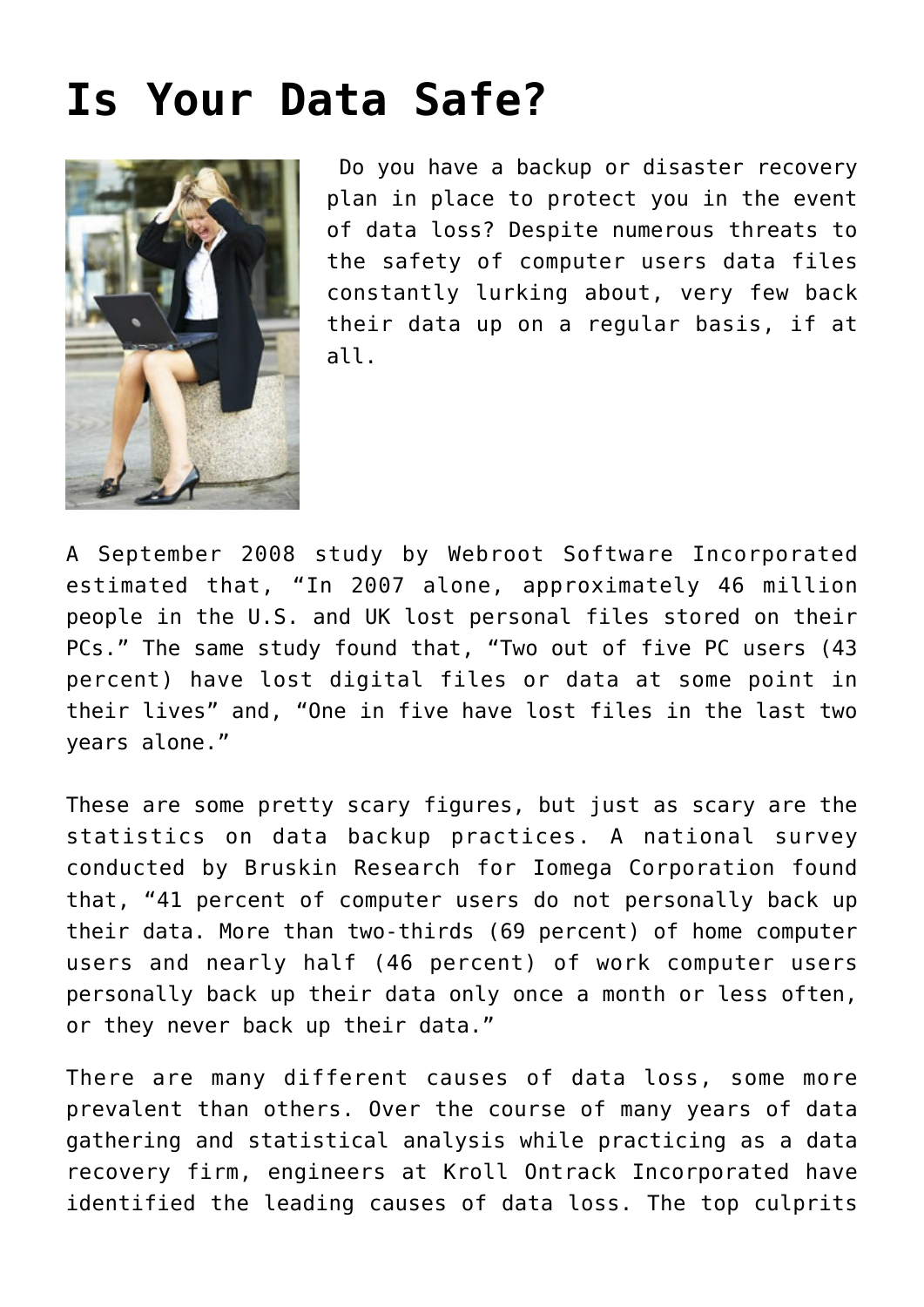found are hardware or system problem/failure at 56%, human error at 26%, software corruption or program problem at 9%, computer viruses at 4%, and natural disasters 2%.

If you are currently backing up your critical data to an external medium of some sort on a regular basis, great; however, if you are backing up your data infrequently or not at all, then hopefully the aforementioned statistics will make a compelling case to proactively implement an effective back up plan. For starters, you want to make sure you know what and where all your critical data files are, and then back them up to a separate medium such as another hard drive, flash drive, optical disk, or a remote online back up server.

The recommended frequency of back ups varies from user to user depending on how often new critical data is added to the computer. In general, I recommend a weekly full back up at a minimum, preferably daily if critical files are being added or updated on a daily basis.

Unfortunately, even among those who do perform data back ups, many periodically forget to do them as planned. The antidote to forgetfulness is to utilize software that will run your scheduled back ups for you automatically. There are many software back up solutions available allowing a user to specify what files and folders they would like to back up, and then perform the back up task at specified time intervals. It's a good idea to back up to a permanently connected device such as an external hard drive when using this method so that the storage medium will always be available when the scheduled time arrives.

While regularly backing up to an external device in your home or office is a huge positive step towards safeguarding your data, this method isn't going to help you in the event of a natural disaster such as a fire or flood. To protect yourself from such unfortunate events, I recommend using an online remote back up solution. With an internet connection and a